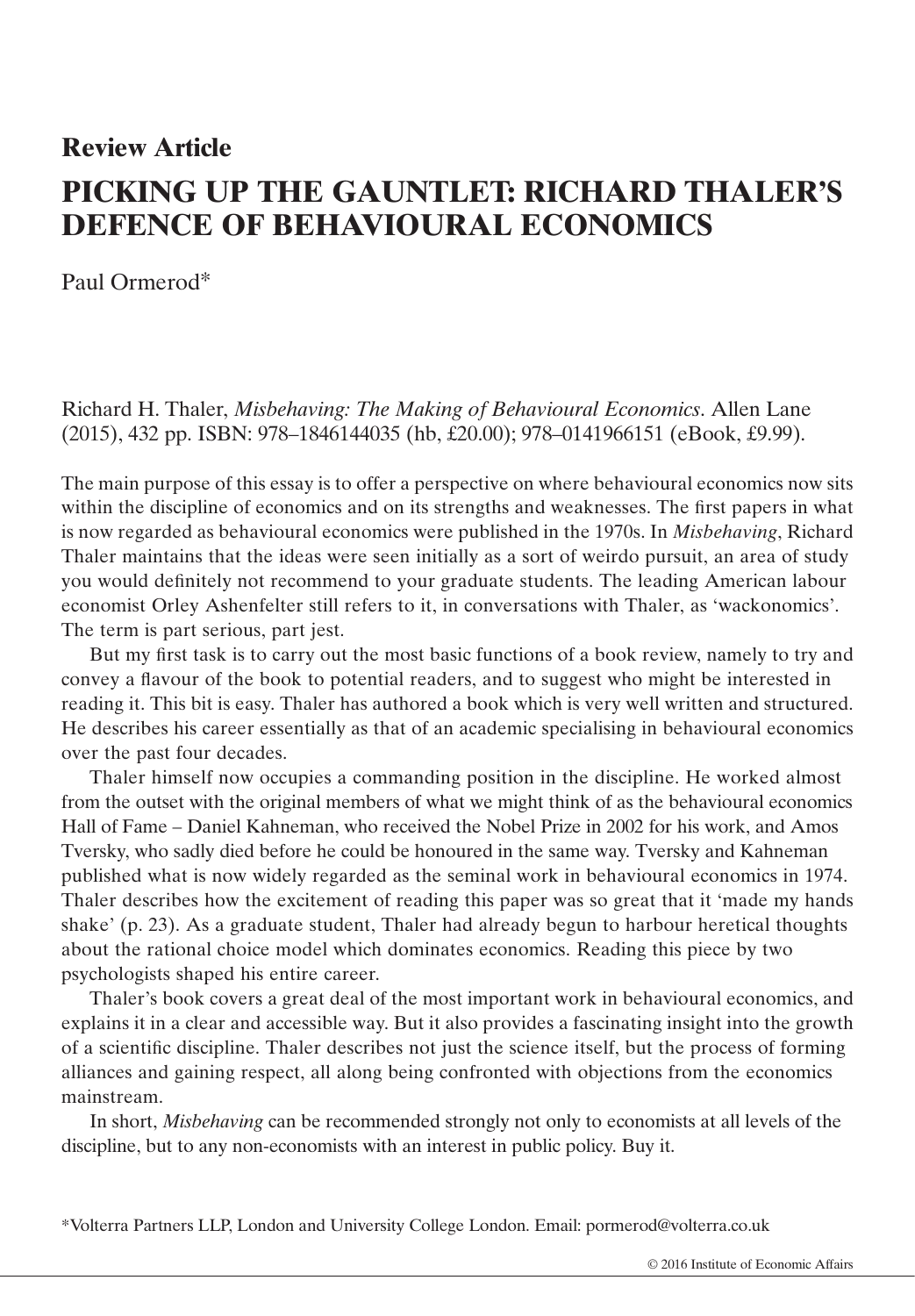#### The impact of behavioural economics on empirical analysis in economics

Over the past two decades, a period during which some 90 per cent of all papers in behavioural and the related field of experimental economics have been published, the discipline has moved centrefield. Leading mainstream journals now routinely accept papers which are behavioural in content. Yet the whole area sits slightly uneasily with the still dominant mainstream model of the rational economic agent. This is one of the key themes which I explore here.

Behavioural economics has two distinguishing characteristics. First, it is empirical. It looks for evidence about how agents – people, firms, governments – really do behave in practice. Second, its focus is on trying to identify ways in which their behaviour differs from the predictions of the rational agent model. As Thaler remarks, 'Without the rational framework, there are no anomalies from which we can detect misbehavior' (p. 251), and goes on to say 'the real point of behavioral economics is to highlight behaviors that are in conflict with the standard rational model' (p. 261). So behavioural economics is linked umbilically to the mainstream model of economic theory. It does not discard the precepts of economic rationality or offer instead a different general model of economic behaviour. Indeed, as Thaler himself states'I mostly advocate for thinking like an Econ [his shorthand term for the rational agent]' (p. 72).

Before considering this tension in more detail, it is important to emphasise the very real achievement of the behavioural school in making economics a much more empirically based discipline. Even in the mid-1990s, most papers in leading academic journals were purely theoretical. One might have wondered just how many new findings remained to be discovered in the framework of the rational choice model, which was first formalised in the late nineteenth century. But the papers kept appearing. I wrote at the time that in many ways economists resembled Sir Nicholas Gimcrack, the leading character in Thomas Shadwell's Restoration comedy The Virtuoso. He was held to be the finest swimmer in the world, though he never did anything as vulgar as actually getting into the water. He merely lay upon a table and imitated to perfection the movements of a frog.

Behavioural economics was instrumental in changing all that. Papers focused on pure theory still appear, but the emphasis is now far more upon empirics. For example, as I write these words the latest issue of the American Economic Association's journal Economic Policy has arrived in my email inbox. Every single paper is empirical, covering topics such as the effectiveness of certain policies in poverty alleviation in Mexico, the manipulation of identity in colonial Punjab, how much teachers in the US will pay for retirement benefits, incentives and their impact on water pollution in China, and understanding the pro-cyclical movements in mortality rates.

The subject was helped substantially by the parallel rise of powerful technical advances in the econometric analysis of large-scale cross-section and longitudinal databases. The Nobel Prizes awarded to James Heckman and Daniel McFadden in 2000 were richly deserved. The fact that behavioural economics and these statistical developments represent distinct schools is illustrated by the fact that neither of the two Laureates is referenced in Misbehaving.<sup>1</sup>

An illustration of developments in the analytical techniques is that of correcting for selfselection in participating in different kinds of policy programmes. This opened the way to the much more effective empirical evaluation of such programmes.

So economics faced pressure to become more empirical on two fronts: from behavioural economics, essentially grounded in psychology, and from what we can refer to as cross-sectional econometrics, grounded in statistical theory.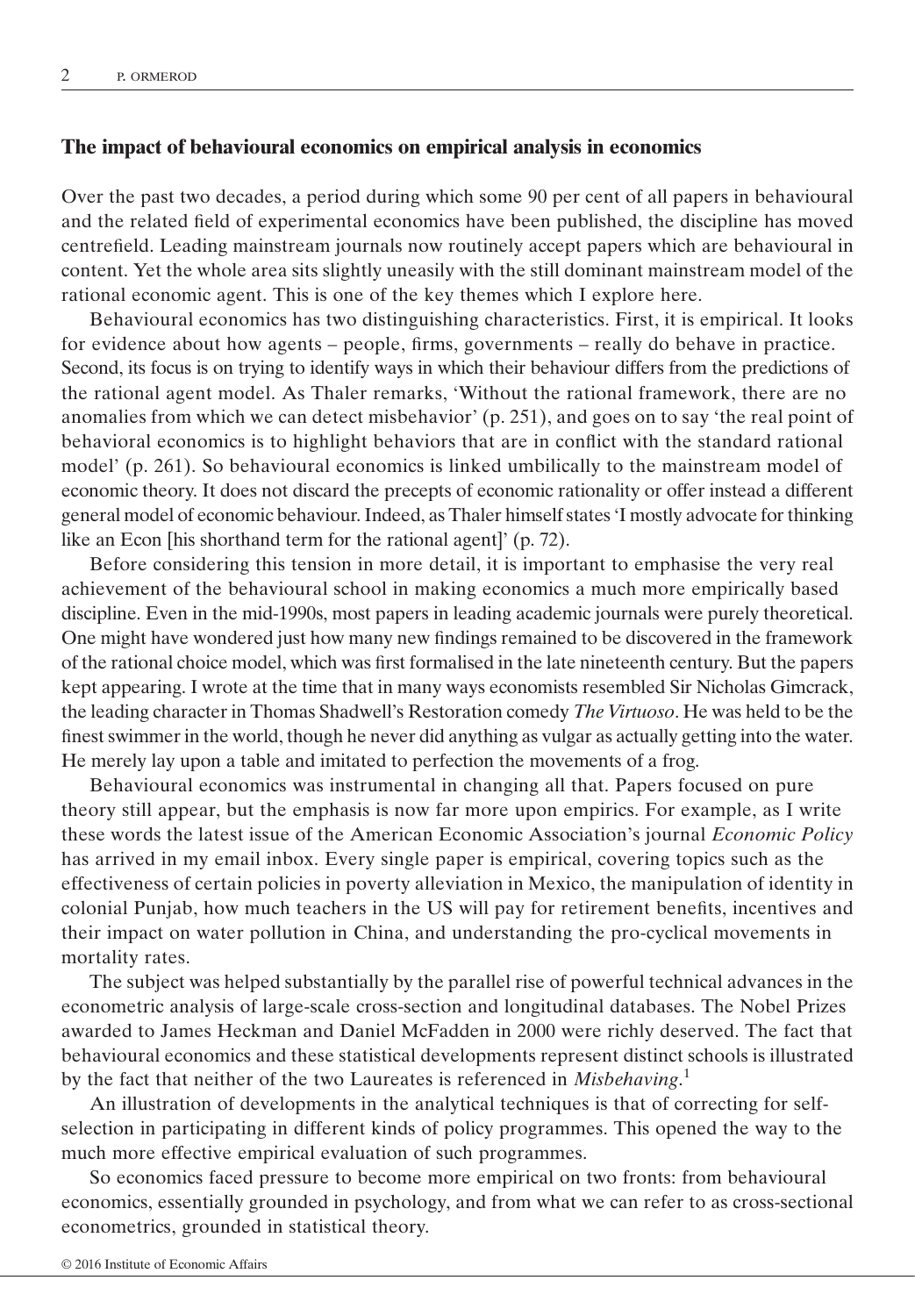Despite important theoretical developments such as co-integration, time-series econometrics has not had anything like the same empirical success as cross-sectional analysis. This paper is not the place to explore why, but in my opinion a key reason is the fact that a great deal of macroeconomic data is dominated by noise rather than by signal. The true information content is low: see, for example, Ormerod and Mounfield (2000) for an illustration of this point in the context of macroeconomic forecasts. Thaler makes a related but different point about the lack of progress in macro, namely that 'the field where behavioral approaches have had the least impact so far is macro-economics' (p. 349). For the interested public, including in this ambit most other social scientists, macro is the public face of economics, and so it may seem that the old criticisms still apply. Economics is, however, ultimately a theory of individual behaviour, and at the micro level it has moved forward considerably.

### Psychology and behavioural economics: an uneasy relationship

The reference to the other social sciences leads to a consideration of the relationship between behavioural economics and the discipline which inspired it, psychology. Thaler's own comments are illuminating. With a few notable exceptions, psychologists themselves have not engaged with the area. 'Behavioral economics has turned out to be primarily a field in which economists read the work of psychologists and then go about their business of doing research independently' (p. 179). One reason for this which Thaler gives is that few psychologists have any attachment to the rational choice model, so studying deviations from it is not interesting. Another is that 'the study of "applied" problems in psychology has traditionally been considered a low status activity' (p. 180).

It is fashionable in many social science circles to deride economics, and to imagine that if only these obstinate and ideological economists would import social science theories into the discipline, all would be well. All manner of things would be well, for somehow these theories would not only be scientifically superior, but their policy implications would lead to the disappearance of all sorts of evils, such as austerity and even neo-liberalism itself. This previous sentence deliberately invokes a caricature, but one which will be all too recognisable to economists in Anglo-Saxon universities who have dealings with their colleagues in the wider social sciences.

A recent article in Science (Open Science Collaboration 2015) certainly calls into question whether psychology can perform this role of knight in shining armour. A team of no fewer than 270 co-authors attempted to replicate the results of 100 experiments published in leading psychology journals. There were so many authors because the original teams collaborated with the replicators, a fact which should enhance the rate of replicability. In fact, only 36 per cent of the attempted replications led to results which were statistically significant. Further, the average size of the effects found in the replicated studies was only half that reported in the original studies. The lead author, Brian Nosek, commenting on the paper in *Nature*, said that there is no way of knowing whether any individual paper is true or false from this work (Baker 2015).

Either the original or the replication work could be flawed, or crucial differences between the two might be unappreciated. A further point to note is that the studies examined were by established teams, and were published in leading journals. Clearly, the replicability factor elsewhere in psychology may be even lower. So the strategy adopted by behavioural economists of choosing for themselves which bits of psychology to use seems eminently sensible.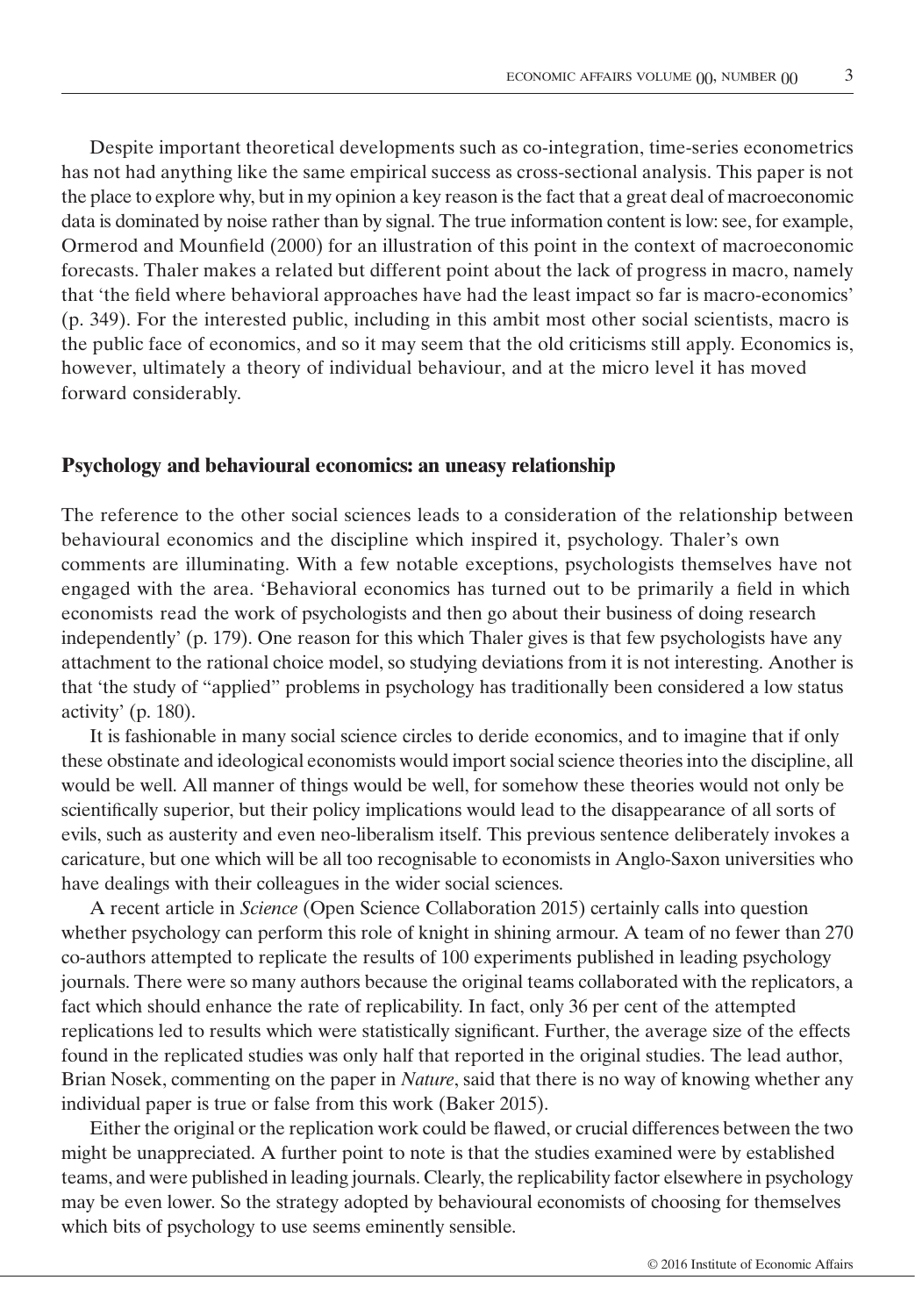#### Some key findings in behavioural economics

With the above in mind, we might usefully reflect on some of the key empirical findings which have emerged from the behavioural economics research programme. This is not meant in any way to be a complete list, but to describe some departures from the rational choice model which seem to have strong support. These are all, with one exception, discussed at some length in *Misbehaving*.

The term 'strong support' needs immediate clarification. And the clarification is important enough for it to warrant its own separate paragraph. The result must not just be observed in a variety of real life contexts, but be capable, in each particular context, of providing a better account of observed phenomena than standard rational choice theory. However, it does not necessarily mean that it replaces the relevant assumption or implication of rational choice theory in general. This contrast between the general and the particular is a key reason why behavioural economics, despite its impressive empirical findings, has struggled to gain traction within economic theory. We return to this important point below, after considering a few examples of results with strong support.

Thaler recounts how, very early in his career following his excitement on reading the Tversky and Kahneman (1979) paper on prospect theory, he '…[formulated] a mission statement. Build descriptive models that accurately portray human behaviour' (p. 30). Given that hindsight bias is one of the well-established results in behavioural economics, one might speculate whether a trace of it might have crept into that statement. To be fair, Thaler did take a huge risk as an academic by committing himself when he was still a graduate student to an entirely new field of enquiry, one which at the time had no visibility within economics. Hindsight bias might lead us to think that its success was inevitable. But *ex ante* this was certainly not the case. Thaler had just read an intriguing paper which predicts that people react differently to losses than they do to gains.

Over the years, prospect theory has gained acceptance because it can explain behaviour not just in lab experiments but in real life settings, such as game shows and investment behaviour, where large amounts of money are at stake. In the 1970s it was basically still a theory, without a firm base of empirical evidence. And most of the rest of behavioural economics was yet to be invented. None of it might have worked.

Prospect theory is essentially suggesting that in certain contexts utility functions have a more subtle mathematical shape than is implied by the standard formulation of diminishing marginal returns. People attach different weights to losses than they do to gains. A further well-supported result relates to the rate at which people discount future gains or losses. Intertemporal choices are in principle no different from any other choices, except that they need to be reweighted to take into account the delays involved in receiving gains or losses.

The standard way of doing this in economics is to discount future values at an exponential rate. It is a neat and tidy way of doing it. It also has the advantage of ensuring time consistency of preferences. Suppose I have a choice between outcomes A today, B next year, and C the year after. After applying my exponential discount rate, my preferences are for C over B and for B over A. They are transitive, so I choose to wait until I can have C. The next year A is no longer available, it is in the past. But exponential discounting ensures that I will still choose to wait for C and not select B instead.

Thaler discusses the substantial amount of evidence that in many contexts agents may discount the future not at an exponential but at a hyperbolic rate. A subtle variant, the so-called beta-delta model, is quasi-hyperbolic discounting (Laibson 1997). The mathematical formulae of hyperbolic discounting place even more weight on the present than does exponential discounting. I may still prefer C to both B and A right now. But next year B is the current choice, and given the weight placed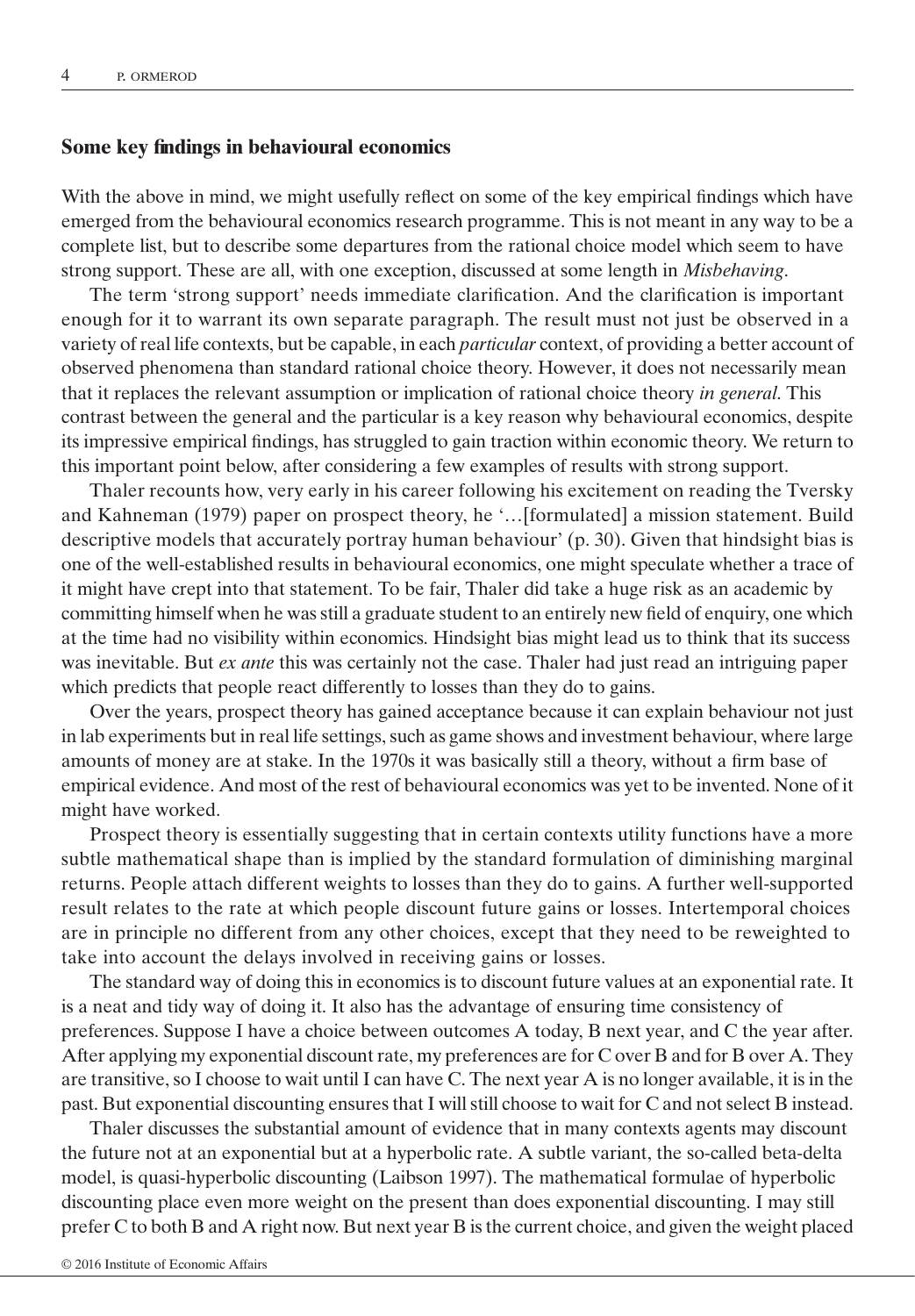on this relative to benefits in the future, I might now prefer B to C. My preferences are not consistent over time.

Two further results with considerable empirical support can be mentioned briefly. Thaler devotes at least one chapter to each and more details can readily be found there. The first is the so-called endowment effect. People tend to value things which they already own (their 'endowment') more highly than things which they do not own but could – even when the things in question are the same. A short and amusing chapter describes experiments with coffee mugs which illustrate the phenomenon.

The second is the concept of sunk costs. As Thaler puts it: 'when an amount of money has been spent and the money cannot be retrieved, the money is said to be sunk' (p. 64). Economic theory suggests that in general these costs should be ignored. A good example is the advice given in most poker manuals. When it is your turn to bet, pay no attention to how much you have put into the pot in previous rounds of betting. What matters is your judgement about what to do now. However, Thaler 'collected over the year dozens of examples of people paying attention to sunk costs' (p. 64). Interestingly, a few pages later, when illustrating one of these instances, he writes 'sunk costs matter, at least for a while, but may be forgotten eventually' (p. 67). This raises directly an issue to which we return below. In any given practical situation, how do we know whether agents are paying attention to a behavioural concept such as sunk costs, and how do we know for how long they will persist?

The final example is not mentioned by Thaler. More precisely, it is mentioned almost in passing, but only to be dismissed. This is the question as to whether preferences are transitive. In other words, if I prefer A to B and B to C, transitivity requires me to prefer A to C. Transitivity is a different concept from that of time-consistent preferences discussed above. The preferences of an agent can be transitive at any point in time, but the way in which the agent discounts the future may lead to inconsistent preferences over time. Transitivity is a fundamental assumption of rational choice theory.

Thaler describes how in the 1940s von Neumann and Morgenstern created expected utility theory, how to make decisions in risky situations, in their The Theory of Games and Economic Behavior (1944). Thaler writes, '[they began] by writing down a series of axioms of rational choice. They then derived how someone who wanted to follow these axioms would behave. The axioms are mainly uncontroversial notions such as transitivity' (p. 29; emphasis added). Now, the field of experimental economics has produced substantial evidence that this axiom is often violated by agents. A classic reference is the paper by Loomes et al. (1991). The results have been around for a long time, and there are many of them. Yet Thaler is able to refer to the assumption of transitive preferences, quite naturally, as being 'uncontroversial'.

#### The blurred lines between behavioural, experimental and rational choice economics

This particular example illustrates the rather uneasy relationship between behavioural and experimental economics which seems to be bubbling away under the surface in *Misbehaving*. Kahneman did, after all, share the Nobel Prize with Vernon Smith, the seminal figure in experimental economics. Unlike Heckman and McFadden, Smith is referenced in a couple of short passages in the book. However, Thaler is keen to point out the differences between their approaches: 'Smith's research agenda was, at least at that time, different from the one I was imaging for myself. … I told a reporter that the difference between the research agendas of [Smith and Kahneman] was that Smith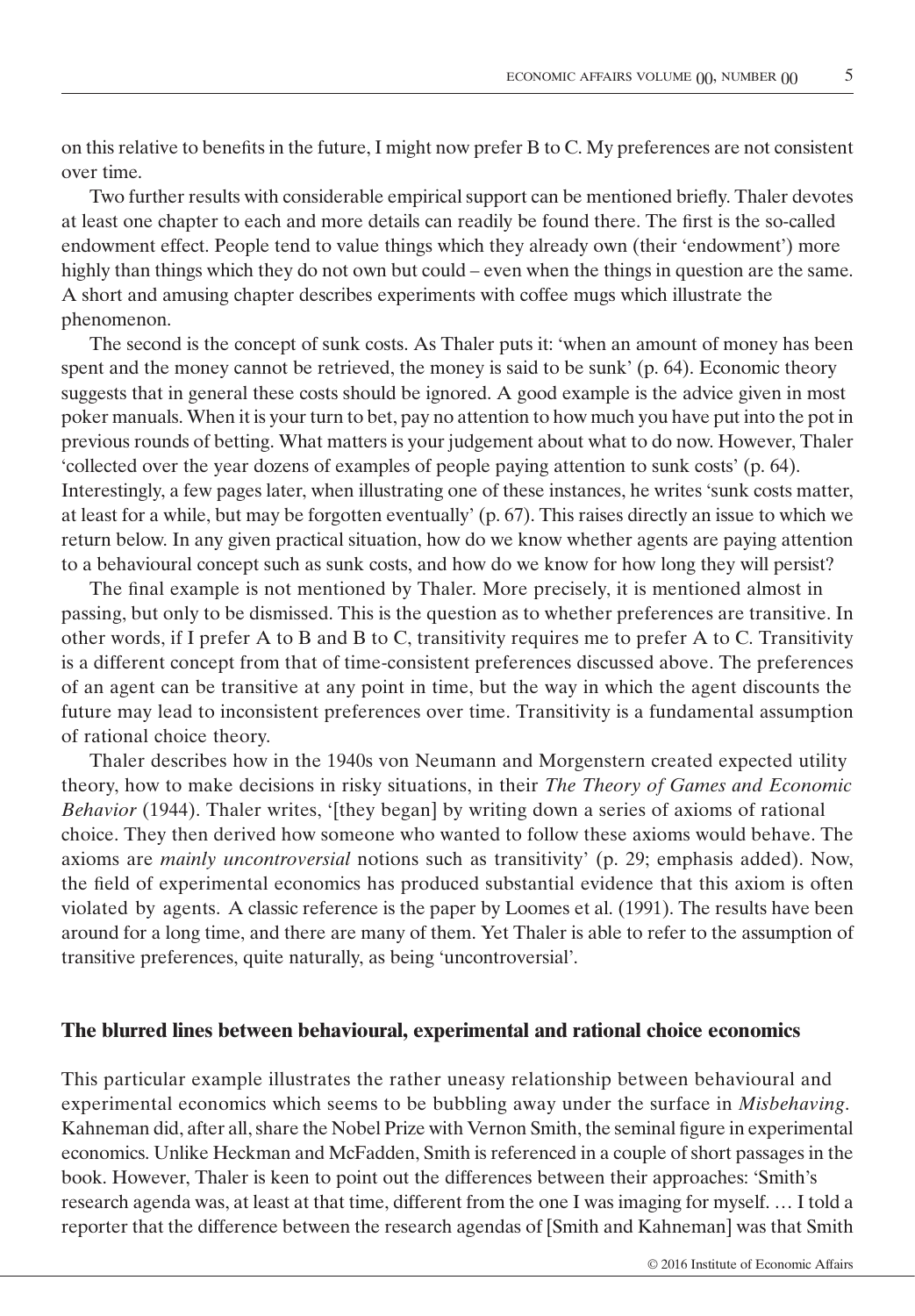was trying to show how well economic theory worked, and Kahneman was doing the opposite' (p. 40). To be fair, Thaler does qualify this remark with a reference to Smith's later work in, for example, producing asset price bubbles in experiments, although this is confined to a footnote.

The distinction between analysis which sits perfectly well within standard economics and that of behavioural economics is similarly blurred on occasions. The particular example I use to illustrate this is the distinction between short- and long-run profit maximisation. Interestingly, the implicit assumption that a rational firm will be motivated by some form of profit maximisation is not questioned in *Misbehaving*, illustrating once again the close ties of behavioural economics with the mainstream world. In chapter 14 there is a long discussion on the concept of fairness. In particular, Thaler gives a number of examples, taken from completely different settings, in which firms are motivated by long-run rather short-run profitability. The Uber car service, a ski lodge, a very fashionable restaurant are all used to show that short-run profit maximisation, 'gouging' the customer as the ski lodge owner puts it, is not necessarily the best strategy. The National Football League takes a 'long term strategic view' (p. 129) towards ticket pricing at the Super Bowl, keeping them reasonable despite huge demand in order to foster its 'ongoing relationship with fans and business associates'.

Thaler ascribes this behaviour to an appreciation, by some companies at least, that consumers have a sense of what he calls'fairness'. He writes: 'The value of seeming fair should be especially high for firms that plan to be in business selling to the same customers for a long time, since those firms have more to lose from seeming to act unfairly' (pp. 132–3). Perhaps the use of this concept helps. But the distinction between short- and long-run profit maximising behaviour has been around in economics for a long time. As an example, it featured clearly in the textbook I used as a student, the excellent Positive Economics by Richard Lipsey, which was first published over 50 years ago, in 1963 to be precise. And the fact that it was in an introductory text book suggests strongly that the distinction was even then a familiar, generally accepted concept within economics.

The discussion on profit contains a further example of the fuzziness between the worlds of rational and behavioural economics. Thaler devotes considerable effort early on in the book to how behavioural economics counters what he calls 'The Gauntlet', the subject of the whole of chapter 6. The Gauntlet consists of a set of criticisms levelled against behavioural economics by mainstream, rational choice economists. A particularly important one is the concept of learning. Surely, it is argued, consumers, given sufficient incentives, will eventually learn that their behaviour deviates from that of the rational model?

Thaler does give a number of convincing examples during the course of the book where this does not seem to happen. He also, perhaps unwittingly, gives examples of where learning apparently is important. So, in the discussion on fairness, he invokes the argument that consumers 'feel entitled to the terms of trade to which they have become accustomed and treat any deterioration in these terms as a loss' (p. 131). But the very fact that they have 'become accustomed' implies that they have been learning. Even more explicit is a discussion later in the book on the behaviour of New York cab drivers and the number of hours of work they supply each day. Very detailed data are available, and it is apparent from this that there are both high- and low-wage days, and that these can be predicted well by earnings during the first part of the day.

Thaler and colleagues looked at the influence of these wage effects on the hours supplied on the different days. They found that the higher the wage, the less the drivers worked. Thaler describes this as'a result which economists found shocking'(p. 200), on the grounds that supply curves are meant to slope upwards. As it happens, it is well known that this is not always the case in terms of the supply of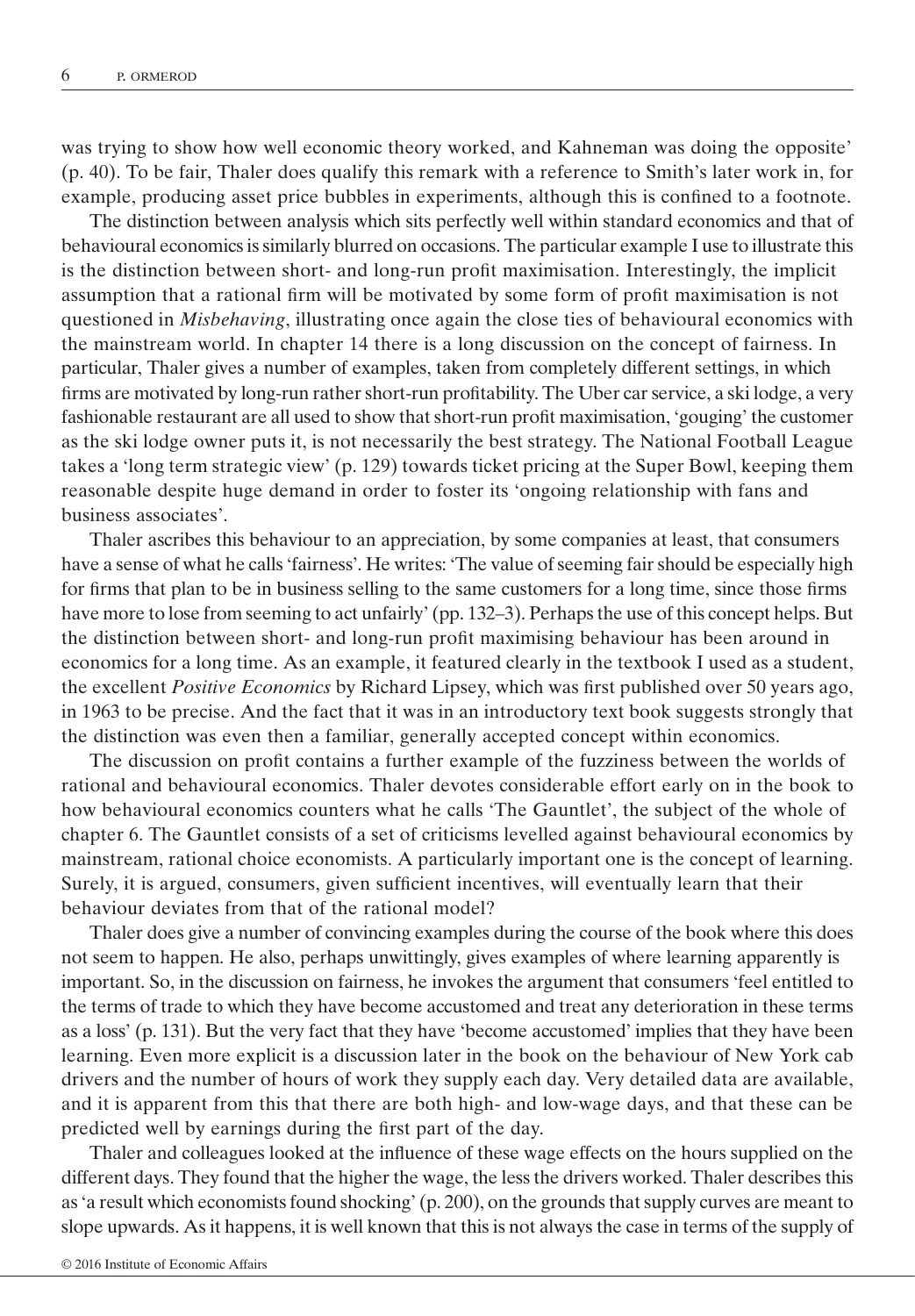hours, where both income and substitution effects may be strong. Even the simple description in Wikipedia makes this clear.<sup>2</sup> The point here, however, is that Thaler goes on to say that not all drivers made what he describes as 'this mistake'. They split their sample data into segments based on the length of time the subjects had been cab drivers, and found that 'in every case the more experienced drivers behaved more sensibly' (p. 201).

So, sometimes agents learn, and sometimes they do not. Behavioural economics gives no general guidelines to help us work out which will be the case in any particular situation.

#### The lack of impact on economic theory

The empirical results obtained in behavioural economics are very interesting and some, at least, seem to be well established. But the inherent indeterminacy discussed above is the main reason for unease with the area within mainstream economics. Alongside *Misbehaving*, any economist interested in behavioural economics should read the symposium on bounded rationality in the June 2013 edition of the Journal of Economic Literature. The papers are tightly argued, and it is not the purpose of this article to consider them in detail. The main themes are informative.

'Bounded rationality' is related to much of behavioural economics, in that agents are observed making decisions which deviate from the rational, optimal choice. There are three papers. None of the authors is hostile to behavioural economics, though it is fair to say that the degree of enthusiasm varies. In a paper titled 'Bounded-Rationality Models: Tasks to Become Intellectually Competitive', Harstad and Selten make a key point that although models have been elaborated which incorporate insights of boundedly rational behaviour, 'the collection of alternative models has made little headway supplanting the dominant paradigm' (2013, p. 496). Crawford's symposium paper notes that 'in most settings, there is an enormous number of logically possible models… that deviate from neoclassical models. In attempting to improve upon neoclassical models, it is essential to have some principled way of choosing among alternatives' (2013, p. 524). He continues further on the same page 'to improve on a neoclassical model, one must identify systematic deviations; otherwise one would do better to stick with a noisier neoclassical model'.

Rabin is possibly the most sympathetic of the symposium authors, noting for example that 'many of the ways humans are less than fully rational are not because the right answers are so complex. They are instead because the wrong answers are so enticing' (2013, p. 529). Rabin does go on, however, to state that 'care should be taken to investigate whether the new models improve insight on average… in my view, many new models and explanations for experimental findings look artificially good and artificially insightful in the very limited domain to which they are applied' (2013, p. 536).

In his book Thaler spends considerable time defending behavioural economics from the more obvious criticisms from the economic mainstream, particularly in chapter 6, as noted above. For example, the fact that the participants in experiments are often paid very little evokes the argument that with proper incentives their behaviour would be different. Misbehaving counters this well, citing at length the now extensive literature in financial markets which does seem to show that the efficient markets view of the world is flawed. A favourite expression of economists is 'as if', so that markets react 'as if' firms were behaving as profit maximisers. If firms did not, regardless of how they themselves believe they are operating, they would be driven out of business. Thaler deals with this argument effectively. He does not, however, refer to the brilliant paper 'Uncertainty, Evolution and Economic Theory' by the Chicago economist Armen Alchian, written as long ago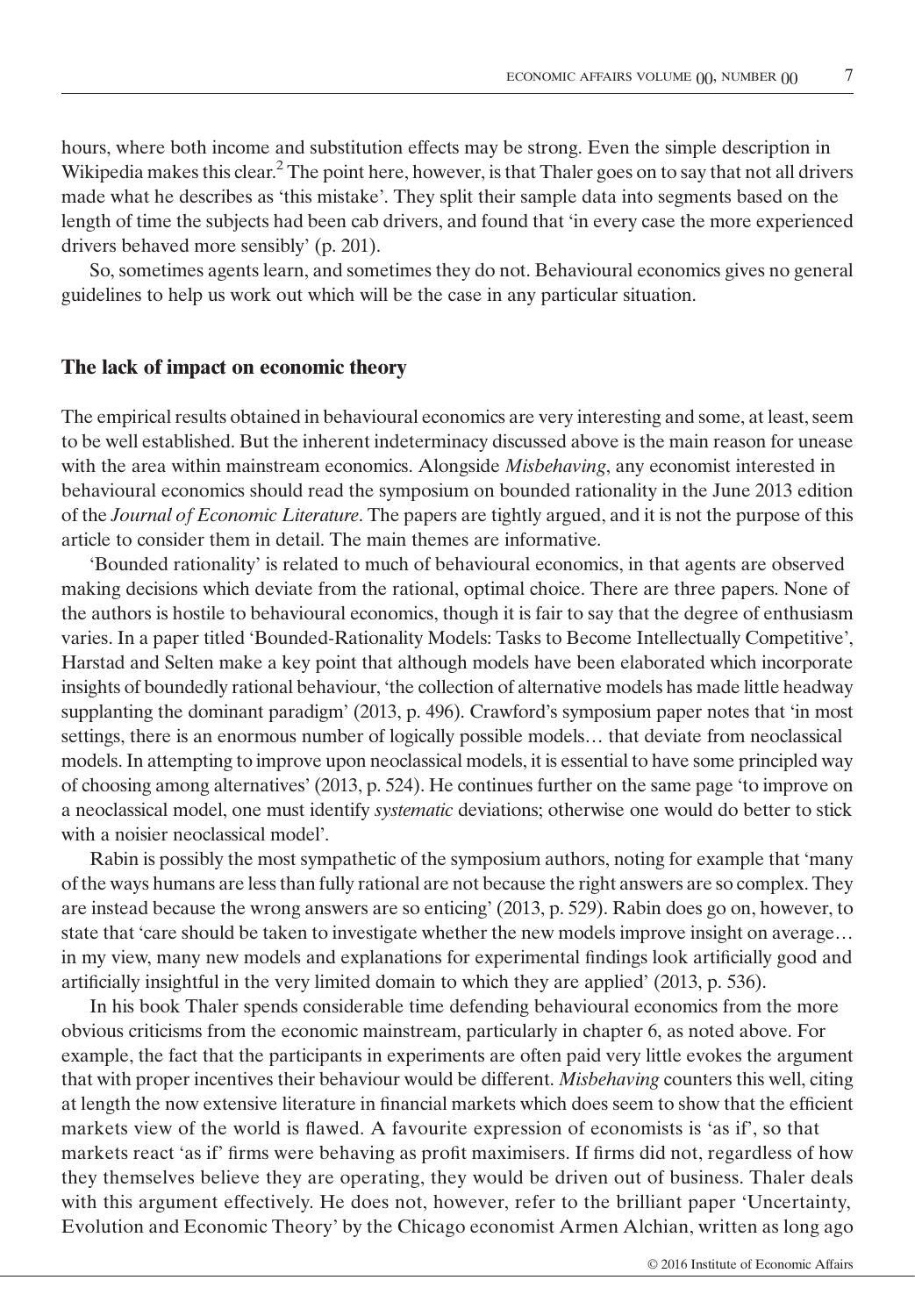as 1950. Alchian anticipates by decades modern mathematical developments in the theory of evolution, and interested readers are referred to it for a devastating destruction of the 'as if' argument in the context of profit maximisation. I have recently published a paper (Ormerod 2015) drawing out the wider implications of Alchian's article for economics. These implications include the basis of a completely general model of behaviour for agents operating under uncertainty to replace that of rational choice.

But, as we have seen, *Misbehaving* does not deal nearly as well with the arguments that in many situations agents will learn to be rational. The arguments in the *Journal of Economic* Literature symposium both encompass and generalise this problem for behavioural economics. The authors accept without question that in many circumstances deviations from rationality are observed. However, no guidelines, no heuristics, are offered as to the circumstances in which systematic deviations might be expected, and circumstances where the rational model is still appropriate. Further, the theoretical models developed to explain some of the empirical findings in behavioural economics are very particular to the area of investigation, and do not readily permit generalisation.

#### Behavioural economics and policy: does it over-claim?

Behavioural economics is not, of course, simply about advancing scientific knowledge about the workings of the economy. Policymakers have become interested. Cass Sunstein, the co-author with Thaler of the 2008 book Nudge: Improving Decisions About Health, Wealth and Happiness, has served in the Obama administration as head of the Office of Information and Regulatory Affairs. David Cameron, Britain's Prime Minister, in 2010 set up the so-called 'Nudge Unit' in the British government, an outfit which has relatively recently been spun off into the private sector.

Sunstein and Thaler have not been shy about their claims for the power of behavioural economics in practical policymaking. In *Nudge* they argue that people often make poor choices because human beings are susceptible to routine biases that can lead to embarrassing mistakes in areas such as education, personal finance, health care, mortgages and credit cards, happiness, and even the care of the planet. A dialogue with the authors which appeared on the Amazon.com website is illuminating:

Amazon: What are some of the situations where nudges can make a difference?

**Thaler and Sunstein:** Well, to name *just a few* [emphasis added]: better investments for everyone, more savings for retirement, less obesity, more charitable giving, a cleaner planet, and an improved educational system. We could easily make people both wealthier and healthier by devising friendlier choice environments, or architectures.<sup>3</sup>

The scene from the Monty Python film Life of Brian (1979) springs irresistibly to mind, when a member of the revolutionary People's Front of Judea who is haranguing a crowd asks rhetorically, 'What have the Romans ever done for us?', only to be provided in reply with a list including clean water, sanitation, roads, wine, education, peace. 'But apart from that?', he asks plaintively.

In Misbehaving, Thaler is rather more circumspect. In the final part (Part VIII) he discusses a modest number of examples where the insights of behavioural economics seem to have helped policymakers. He is at pains to point out that he is not trying to 'replace markets with bureaucrats' (p. 307). He discusses at some length the term he coined with Sunstein, 'libertarian paternalism'. The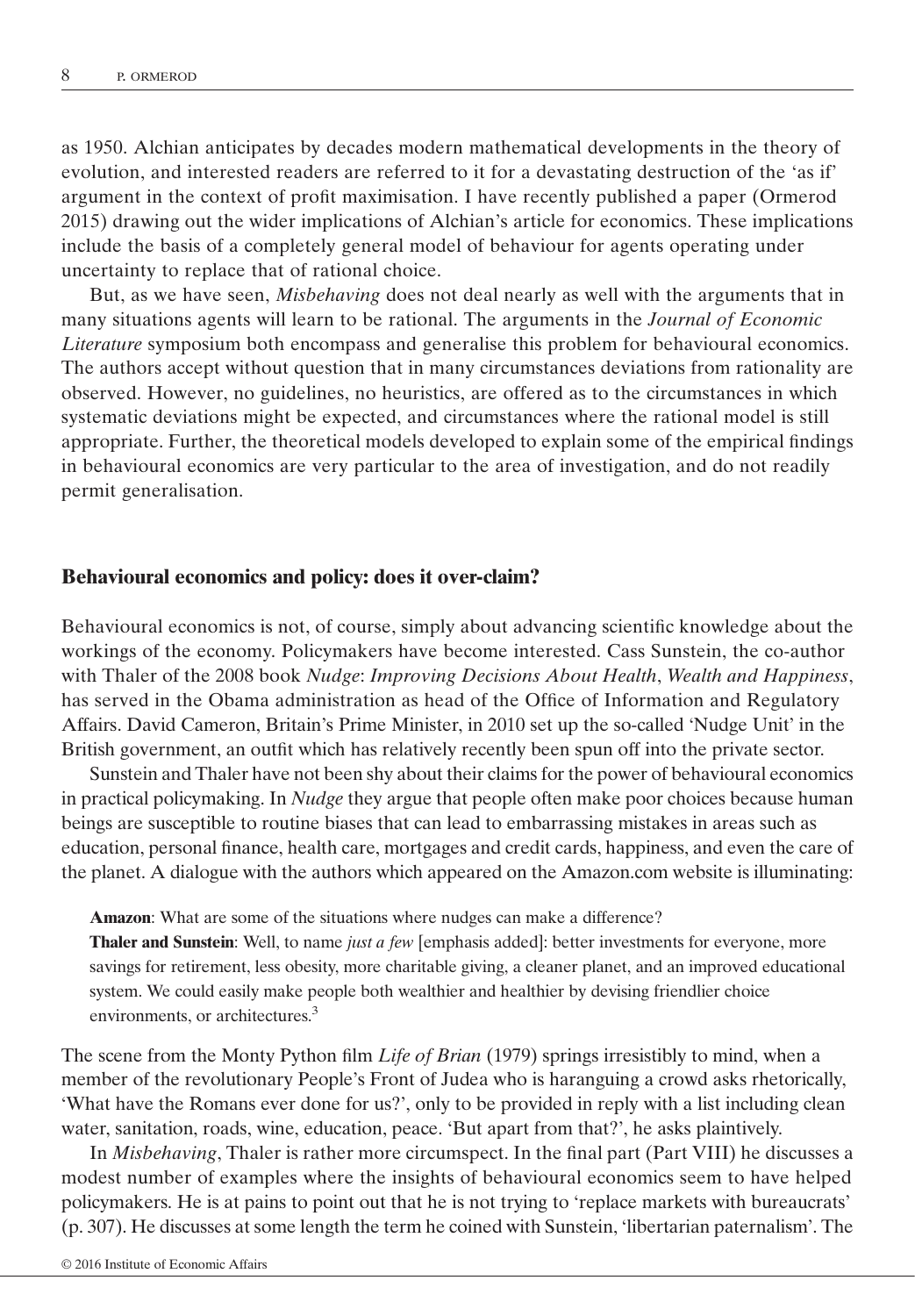concept is summarised as 'by paternalism, we mean trying to help people achieve their own goals.... We use the word "libertarian" as an adjective to mean trying to help in this way but without restricting choices' (p. 324).

We might perhaps reflect on why it is necessary to invent this term at all. The aim of any democratic government is to improve the lot of the citizens who have elected it to power. A government may attempt to make life better for everyone, for the interest groups who voted for it, for the young, for the old, or for whatever division of the electorate which we care to name. But to do so, it has to implement policies that will lead to outcomes which are different from those which would otherwise have happened. They may succeed, they may fail. They may have unintended consequences, for good or for ill. By definition, government acts in paternalist ways. By the use of the word 'libertarian', Thaler could be seen as trying to distance himself from the world of the central planner.

The extravagant claims of Nudge, which would have delighted the hearts of the architects of Gosplan in the old Soviet Union, are not repeated, though neither are they renounced. And yet the suspicion remains that the central planning mind set lurks beneath the surface. On page 324, for example, Thaler writes that 'in our increasingly complicated world, people cannot be expected to have the experience to make anything close to the optimal decisions in all the domains in which they are forced to choose'. The implication is that behavioural economics both knows what is optimal for people and can help them get closer to the optimum.

Further, we read that '[a] big picture question that begs for more thorough behavioral analysis is the best way to encourage people to start new businesses (especially those which might be successful)' (p. 351). It is the phrase in brackets which is of interest. Very few people, we can readily conjecture, start new businesses in order for them to fail. But most new firms do exactly that. Failure rates are very high, especially in the first two or three years of life. How exactly would we know whether a start-up was likely to be successful? There is indeed a point from the so-called 'Gauntlet' of orthodox economics which is valid in this particular context. Anyone who had a good insight into which start-ups were likely to be successful would surely be extremely rich.

What is lacking, not just in these examples but throughout the book, is recognition of the highly tentative, uncertain and experimental nature of successful policymaking. This is the point stressed throughout his career by Hayek. Hayek essentially believed that there are inherent limits to knowledge which no amount of intellect or information can overcome. His 1974 Nobel lecture, for example, is titled 'The Pretence of Knowledge' (Hayek 1989). Keynes, too, emphasised the great uncertainty that surrounds the outcome of any decision which has consequences beyond the immediate future. So he writes in the General Theory that

the outstanding fact is the extreme precariousness of the basis of knowledge on which our estimates of prospective yield [of a new investment] have to be made … If we speak frankly, we have to admit that our basis of knowledge for estimating the yield ten years hence of a railway, a copper mine, a textile factory, the goodwill of a patent medicine, an Atlantic liner, a building in the City of London amounts to little and sometimes to nothing; or even five years hence. (Keynes 1936, p. 149)

Of course, while Keynes could and did expound his view on the limits to knowledge not just in the above quote but throughout the *General Theory*, at the same time he seems to have believed that these limits did not necessarily apply so stringently to the select few of the enlightened. Keynes thought not only that he had discovered why labour markets did not clear, but that he, and like-minded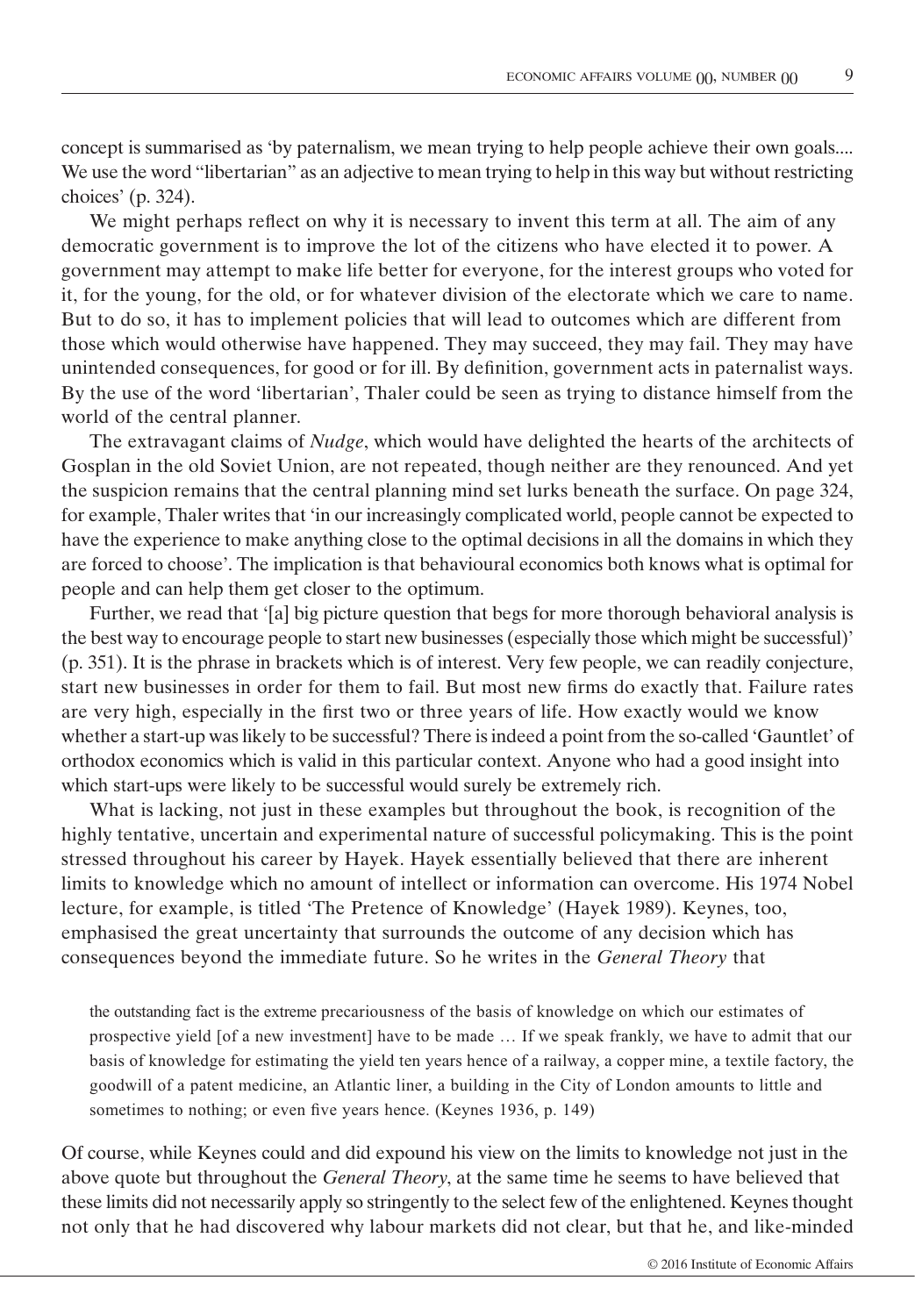others, could solve the problem. So, for example, towards the end of the General Theory, he writes 'I conclude that the duty of ordering the current volume of investment cannot safely be left in private hands' (1936, p. 320).

The same sort of tension exists in behavioural economics, certainly as exemplified in *Nudge* and reflected rather more weakly, though still present, in Misbehaving. The strength of the empirical results varies. The field does not give us heuristic guidelines on whether, when confronted with a policy question, to expect that agents will deviate from rational behaviour or not. It is not clear ex ante whether agents will learn over time either to alter their behaviour to be more in line with the rational choice model, or in some way to game the nudge with which they are confronted. Behavioural economics has developed some powerful theoretical models, but, with a few exceptions, these models do not appear to generalise readily. Yet, at the same time, its practitioners often make strong claims for the power and effectiveness of the approach to design effective policies.

Perhaps the single most important lesson from behavioural economics from a policy perspective is its emphasis on what is described as the 'architecture of choice'. For example, it does appear to be the case, supported by quite extensive empirical evidence, that where a decision is required as to whether to opt out of or to opt in to a scheme, the way the default option is framed exercises a strong influence on the outcome. We might think of the current proposals in the UK that trade union members be required by law to opt into any political levy set up by their union, rather than having it deducted automatically with their union dues. How the choice is put can have a dramatic effect on the outcome, far greater than would be the case if it were a matter of 'rational' agents including the cost of the time spent filling in a simple form when assessing the various costs and benefits of trade-union membership. This might make a difference to a handful of people, those at the margin of joining or not. But in practice, the impact on the eventual outcome can be very substantial.

#### Concluding remarks

Mainstream economics already knows about the potential importance of the design of the architecture of choice in any particular situation. There is a large literature, for example, on the design of auctions, which is known to exercise a strong influence on the outcome. Many of the distinctive footprints of asset price changes, such as fat tails and clustered volatility, may be due to the price setting mechanism which is used, the continuous double auction, rather than to behavioural rules used by the buyers and sellers. The classic paper by Gode and Sunder (1993) showed over two decades ago that many of these features could be approximated by a model in which prices were set by this particular mechanism, but by assumption the agents in the model were assumed to have zero intelligence. The contribution of behavioural economics is to bring the question of the architecture much more to the forefront in policymaking.

As already emphasised early in this article, within economics itself the most important contribution of behavioural economics has been to shift the entire emphasis of the subject in the direction of empirical analysis, away from pure theory. This is by no means the only reason why this shift has happened. The impact of developments in the econometric theory of how to handle cross-sectional and longitudinal data has also been considerable. And perhaps economists themselves were not completely impervious to the criticisms that their discipline had come to place too much emphasis on pure theory. But behavioural economics certainly played a leading part in this shift.